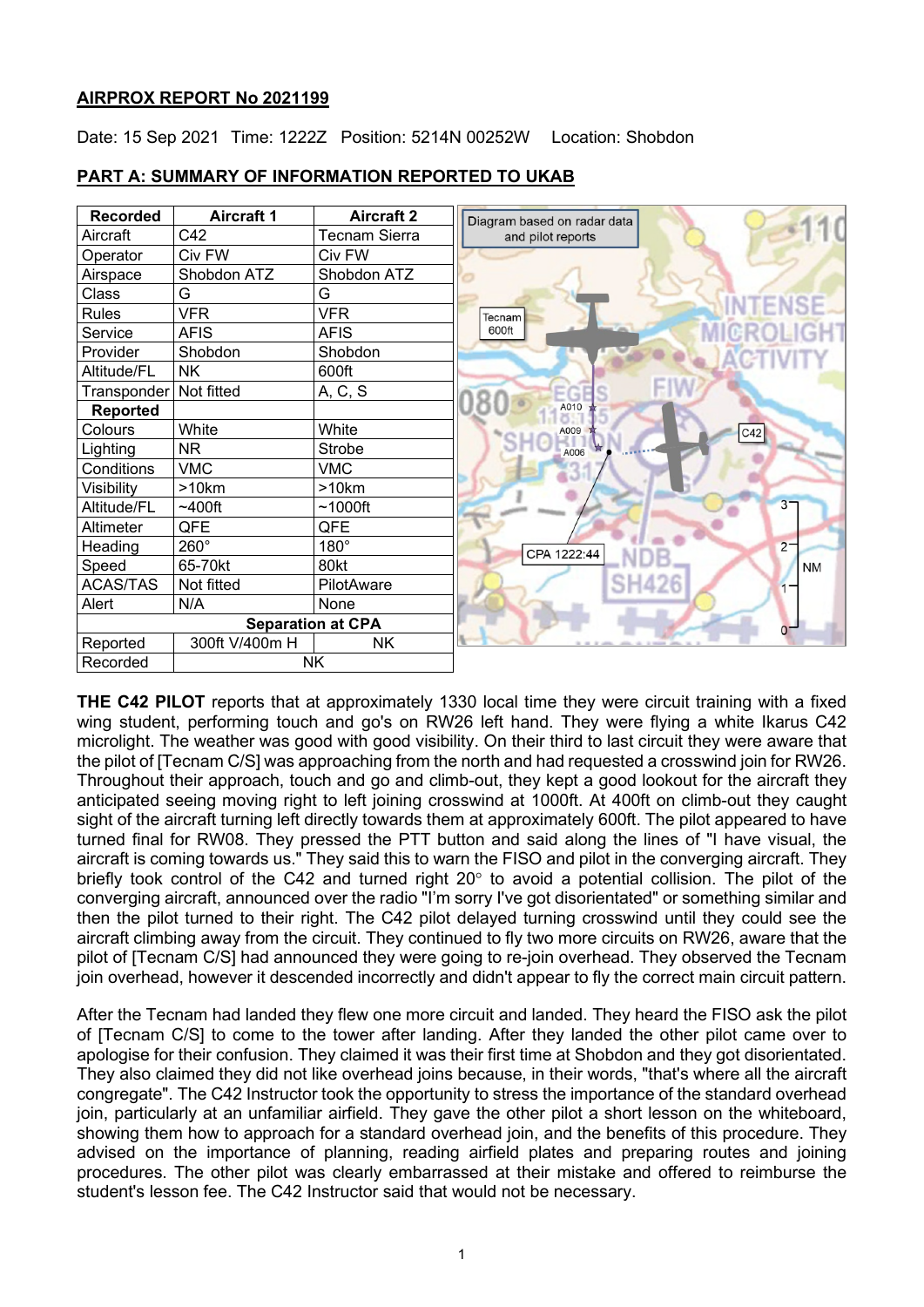The pilot assessed the risk of collision as 'High'.

**THE TECNAM SIERRA PILOT** reports that they were on a recreational GA flight to Shobdon for a lunch stop. This was their first visit to Shobdon and the flight was uneventful, except for being quite busy, with several other aircraft in the vicinity. Visibility was good. They were approaching the Shobdon ATZ from the north, and contacted Shobdon Information on 118.155MHz approximately 10NM out. They were informed of the runway in use and QFE, and stated their intention to join the circuit crosswind for RW26. The FISO asked them to report deadside – they replied that, as they were joining crosswind, they wouldn't be deadside. They were aware at this point that there were other aircraft in the circuit. During the transit, they had reduced their altitude, so that they would be at Shobdon circuit height as they entered the ATZ. They were a bit distracted as they approached the ATZ, from the north, as they weren't expecting the ground to be as high as it was, and they were also aware that could well be gliders operating near the slopes. They increased height and were somewhat focussed on terrain avoidance, whilst also looking for the airfield. As they didn't have visual contact with the airfield on the approach to the ATZ, they had aligned their track with the crosswind circuit on Skydemon, which was some way out from the airfield, due to the wide circuit that Shobdon publishes. They had intended to join crosswind, in a way similar to the later stage of an overhead join, in that they meant to cross the 08 end of RW26 at 1000ft agl. Their earlier distraction and late visual sighting of the airfield led them to follow the circuit outline on Skydemon, meaning they were further west from the 08 threshold than they had fixed in mind. They then compounded the cognitive failure and jumped to thinking they were on the base-leg of the runway. They started to turn towards the RW08 threshold and called final. They then spotted the C42 on climb out from RW26, as the other pilot also spotted them and heard the radio call. They immediately turned to right and headed south, to avoid the C42. They continued south until they had left the ATZ, climbed to 1800ft agl and re-joined the circuit overhead. They then started a left turn to position to cross the RW26 threshold at 1800ft, to begin the deadside descent, to join the RW26 circuit at 1000ft. At the time of the incident, once they spotted the C42 they immediately took avoiding action, stopping their left turn and turning right, so the aircraft was behind and left of them. Their focus was then ahead and they couldn't accurately recall distances or relative heights. The FISO asked them to go the tower after landing and they discussed the incident. At that time the FISO was unsure whether an Airprox would be submitted, so they waited for notification. They also approached the instructor PIC of the C42 and discussed the incident with them. The Tecnam pilot opined that incident was caused primarily by their own loss of situational awareness and their cognitive failure on the approach to the ATZ. They also had not considered the possible drawbacks of joining the circuit on the crosswind leg, when there were other aircraft in the circuit; however, had they not had the lapse of SA on the approach, they would have crossed RW08 over the threshold, flying south, at 1000ft agl and then joined the wide downwind leg, which would have given adequate separation. They understood that a standard overhead join would be preferable at an unfamiliar field. They discussed this with the C42 PIC at the time and agreed that an overhead join would have been the correct approach and would have also made their approach to the airfield higher, removing the terrain distraction. As with any cognitive failure, it is difficult to understand, after the event, why they made the assumptions and mental connections that they did in this situation. They noted that it was most definitely an incident that will focus their mind on planning and choice of approaches in the future.

The pilot assessed the risk of collision as 'Medium'.

**THE SHOBDON FISO** reports that RW26 was in use with a left-hand circuit. A C42 was flying circuits and a Cessna 152 was inbound from the south. The pilot of [Tecnam C/S] called from the north for joining information. Their intention was to join via the crosswind leg, so the FISO advised them of circuit traffic and asked them to report 1NM to run to crosswind. [Tecnam C/S] reported left-base, the positions of the other circuit traffic were a Cessna 152 downwind and a C42 upwind. The C42 pilot called to say the Tecnam was now flying towards them. Looking at the upwind end the controller could see the C42 on the climb-out and the Tecnam turning in from the crosswind leg towards the climb-out from RW26. Both pilots took evading action, the Tecnam left the circuit to the south and re-joined. The FISO interviewed the pilot, they said they had not flown into Shobdon before.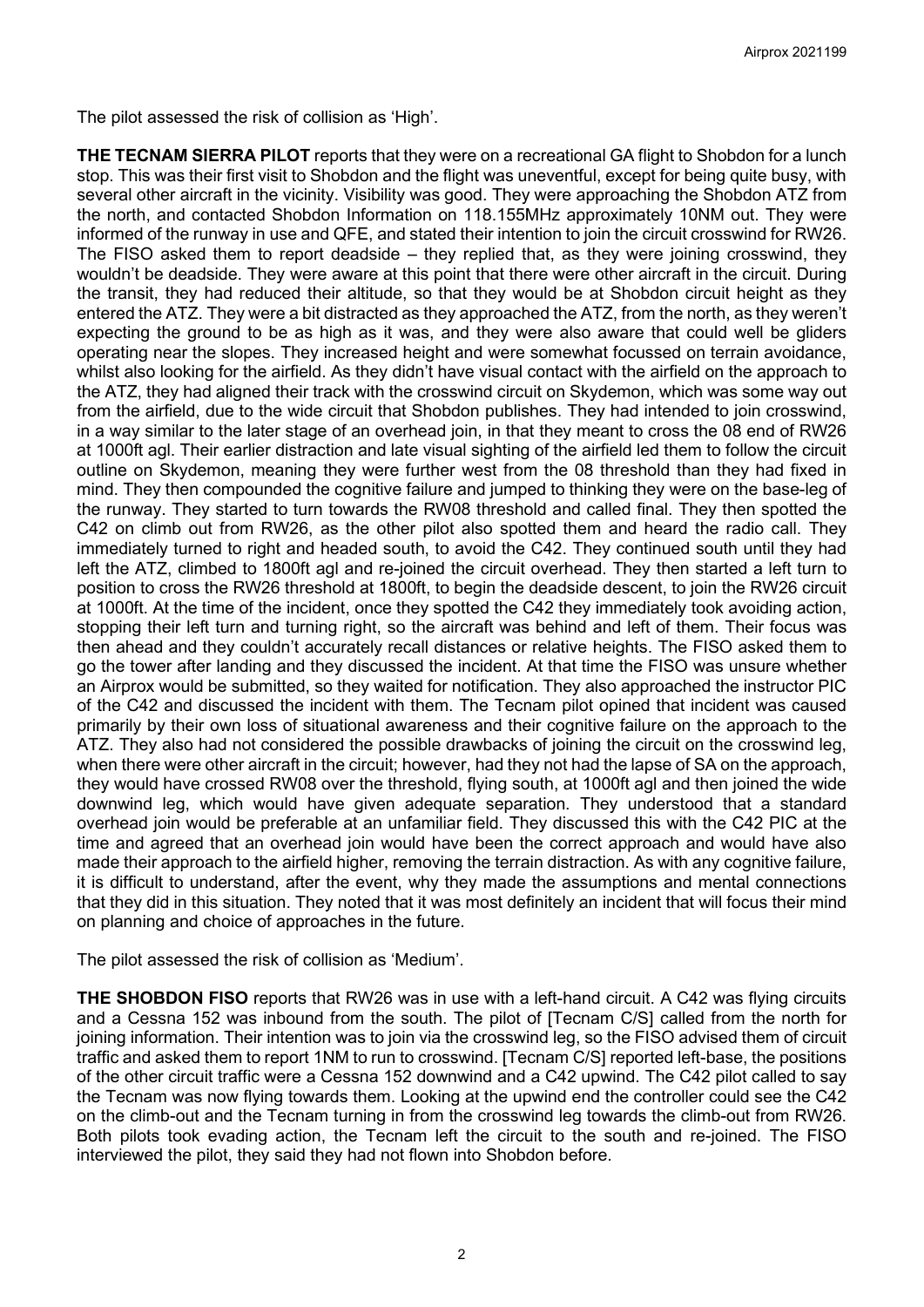#### **Factual Background**

The weather at Shawbury was recorded as follows:

METAR EGOS 151220Z 23004KT 9999 SCT023 18/12 Q1015 BECMG SCT025 RMK WHT BECMG BLU=

#### **Analysis and Investigation**

### **CAA ATSI**

The C42 was flying right-hand circuits to the grassed RW26 located to the north of, and parallel with, the main runway. The Tecnam Sierra (SIRA) was on a recreational flight, inbound to Shobdon to land, (the first visit by this pilot to Shobdon).

At approximately<sup>[1](#page-2-0)</sup> 1213:30 the pilot of the SIRA called Shobdon Information, advising that they were inbound from the north with 15 miles to run at 2200ft. The Shobdon AFISO passed the runway in use (26), the QNH and requested a call "*5 miles to run*", which was readback correctly by the pilot.

Between then and 1218:40 the AFISO was occupied with the two aircraft conducting circuits, a C152 flying left-hand circuits to the main runway, the other, the C42, right-hand circuits to the grass runway.

At 1218:40 the pilot of the SIRA reported "*5 miles to run for a left hand base er crosswind join for runway 26*".

The AFISO replied with the QFE and requested a report from the pilot as they descended on the dead-side to which the SIRA pilot replied: "*I'm looking for crosswind join I'm not going to be deadside*". The AFISO advised the pilot that "*we do have erm two in the circuit so report 1 mile to run to the crosswind leg*" which was acknowledged by the SIRA pilot.

The AFISO was then occupied with a previously departing aircraft leaving the frequency and the C42, the pilot of which had called on final approach to the RW26 grass. At 1220:35 the pilot of the SIRA reported "*just entered the ATZ from the north*", to which the AFISO replied "*roger, traffic is a C42 currently er performing a touch and go, will be climbing out shortly*".

The SIRA pilot acknowledged this and asked: "*which runway are we on – are we on grass or hard?*". The AFISO replied "*that traffic is using the grass runway*", to which the SIRA pilot responded "*er roger. I'll also use the grass*" (Figure 1).



Figure 1 – 1220:35 – note C42 not visible on replay

<span id="page-2-0"></span><sup>1</sup> No accurate timecode available - there is currently no requirement for FISO units to record.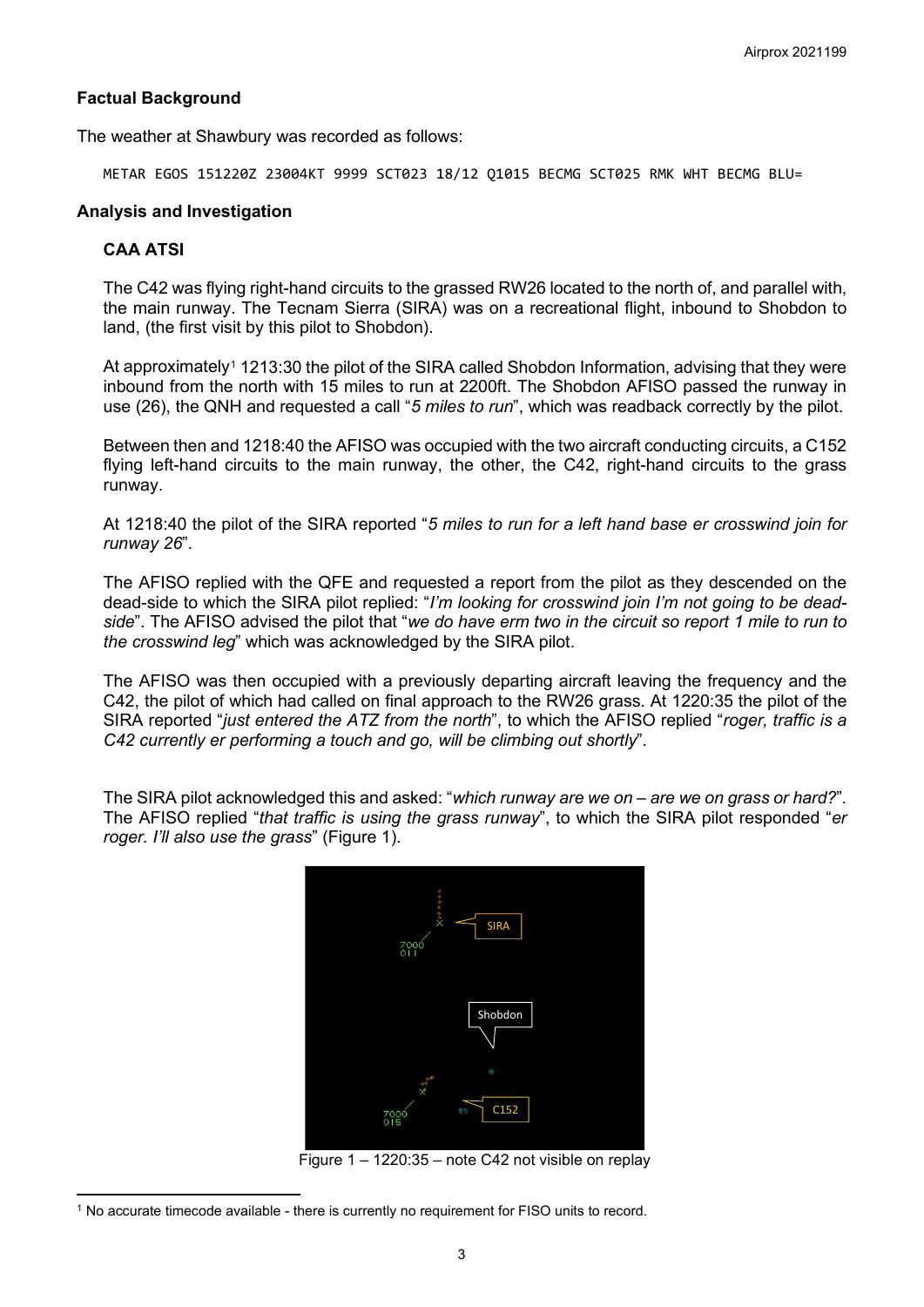At 1221:05 the C152 pilot reported downwind left-hand for the main runway "*to land*" and was instructed to report final. At 1222:17 the SIRA pilot reported "*one mile to run on left base Runway 26 grass to land*". The AFISO asked them to repeat their position before immediately passing Traffic Information to the C152: "*er keep a good lookout for a Tecnam just reported left base*" (Figure 2).



Figure 2 – 1222:17

The pilot of the C152 replied "*we're keeping a good lookout on left base. And er did that traffic, did they just say they were crosswind and then they're now base is that correct?*" which the AFISO confirmed. Immediately following this, at 1222:50, the pilot of the C42 reported "*er the Tecnam is visual, he's flying toward us*" and the pilot of the SIRA replied "*my apologies, misorientated – leaving the circuit to the south*" (Figure 3).



Figure 3 – 1222:50

ATSI reviewed the reports from both pilots and the AFISO, the Shobdon RTF, and the area radar replay. Although the SIRA and the C152 were both visible on the radar replay, the C42 was not.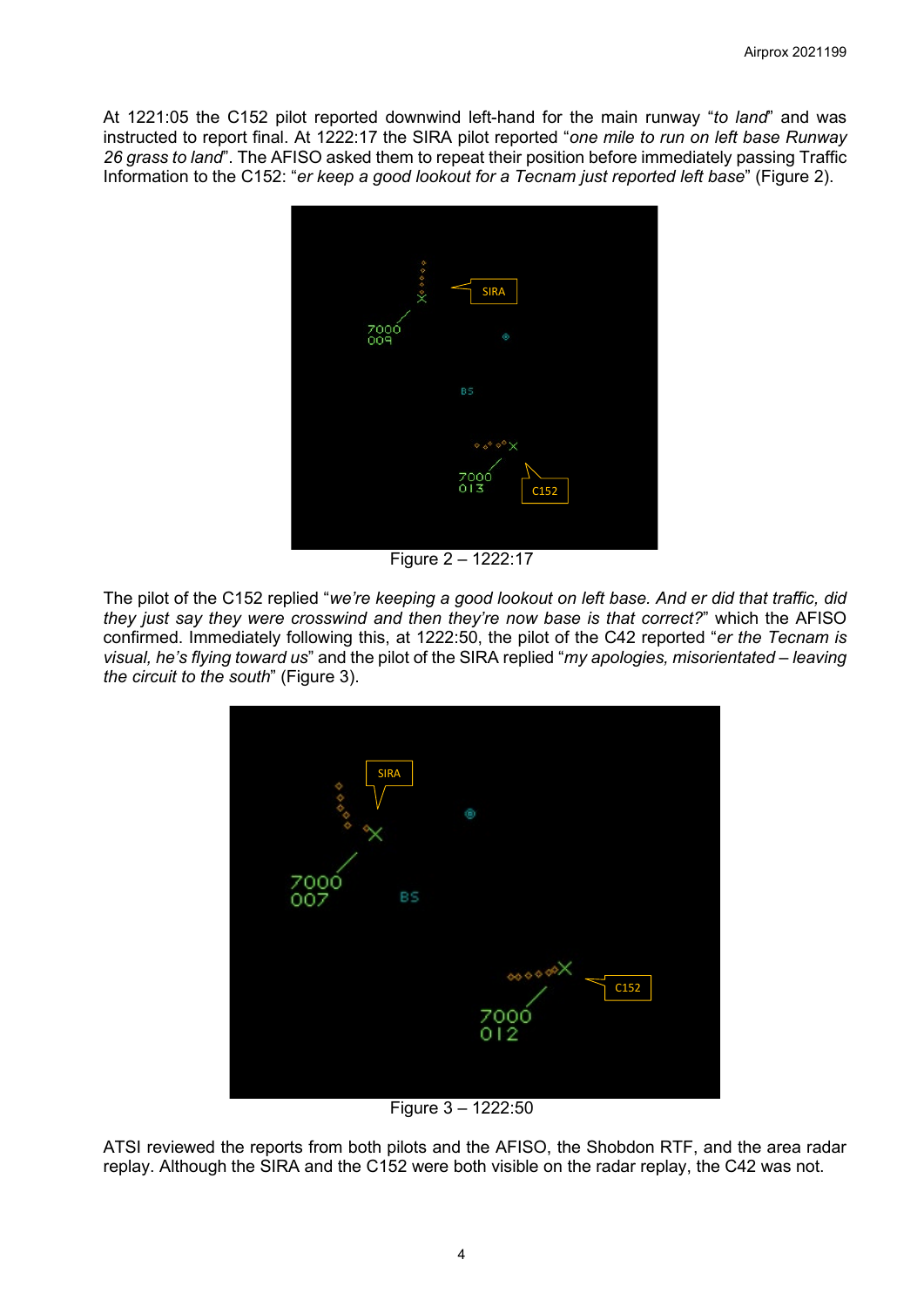The pilot of the C42 reported being aware of the presence of the SIRA inbound from the north and that it was positioning for a crosswind join left-hand for RW26. They reported "*Throughout our approach, touch and go, and climb-out, I kept a good lookout for the aircraft. I anticipated seeing moving right to left joining crosswind at 1000ft. At 400ft on climb out I caught sight of the aircraft turning left directly towards us at approximately 600ft. The pilot appeared to have turned final for runway 08*".

The pilot of the SIRA admitted to having become disorientated and turning finals for RW08. They immediately spotted the C42 on the climb-out and turned away to the right.

The website for Shobdon Airfield does not specifically require arriving aircraft to join from the overhead. Had the pilot of the SIRA elected to do so rather than positioning directly for a crosswind join, it might have afforded them the opportunity to orientate themselves correctly.

Good Traffic Information was being passed by the AFISO to all aircraft, enhancing the situational awareness of the pilots of the C42 and C152, to the point where the pilot of the C42 saw the SIRA in roughly the place they were expecting it, although not necessarily flying towards them.

Based on good position reports by the pilots, supported by timely and appropriate Traffic Information from the AFISO, the pilots of both aircraft were able to visually acquire each other and take action so as to avoid the risk of collision.

### **UKAB Secretariat**

The C42 and Tecnam pilots shared an equal responsibility for collision avoidance and not to operate in such proximity to other aircraft as to create a collision hazard.<sup>[2](#page-4-0)</sup> An aircraft operated on or in the vicinity of an aerodrome shall conform with or avoid the pattern of traffic formed by other aircraft in operation. [3](#page-4-1)

### **Summary**

An Airprox was reported when a C42 and a Tecnam flew into proximity in the Shobdon visual circuit at 1222Z on Wednesday 15<sup>th</sup> September 2021. Both pilots were operating under VFR in VMC, both were in receipt of an AFIS from Shobdon.

### **PART B: SUMMARY OF THE BOARD'S DISCUSSIONS**

Information available consisted of reports from both pilots, radar photographs/video recordings and a reports from the AFISO involved. Relevant contributory factors mentioned during the Board's discussions are highlighted within the text in bold, with the numbers referring to the Contributory Factors table displayed in Part C.

The Board first looked at the actions of the C42 pilot. They were operating in the circuit and were aware that the Tecnam was joining crosswind, but were not expecting to see it joining for the opposite direction circuit (**CF8**). As they climbed out from RW26 they saw the Tecnam turning towards them as it positioned on base-leg for RW08. The instructor was able to take avoiding action and call an alert on the RT and their actions prevented the situation from deteriorating further (**CF11**). Members commended the pilot for taking the time to explain the merits of the overhead join to the Tecnam pilot after the event.

Turning to the Tecnam pilot, members were appreciative of the pilot's frank and honest report which highlighted how human factors played an important role when mistakes were made. Nevertheless, they noted that to mitigate against such mistakes pilots should aim to plan thoroughly prior to any flight, but especially when flying to an unfamiliar airfield (**CF7**). Members noted that there was plenty of information available to pilots to ensure detailed flight planning prior to flight and they cautioned against

<span id="page-4-1"></span><span id="page-4-0"></span><sup>&</sup>lt;sup>2</sup> (UK) SERA.3205 Proximity.<br><sup>3</sup> (UK) SERA.3225 Operation on and in the Vicinity of an Aerodrome.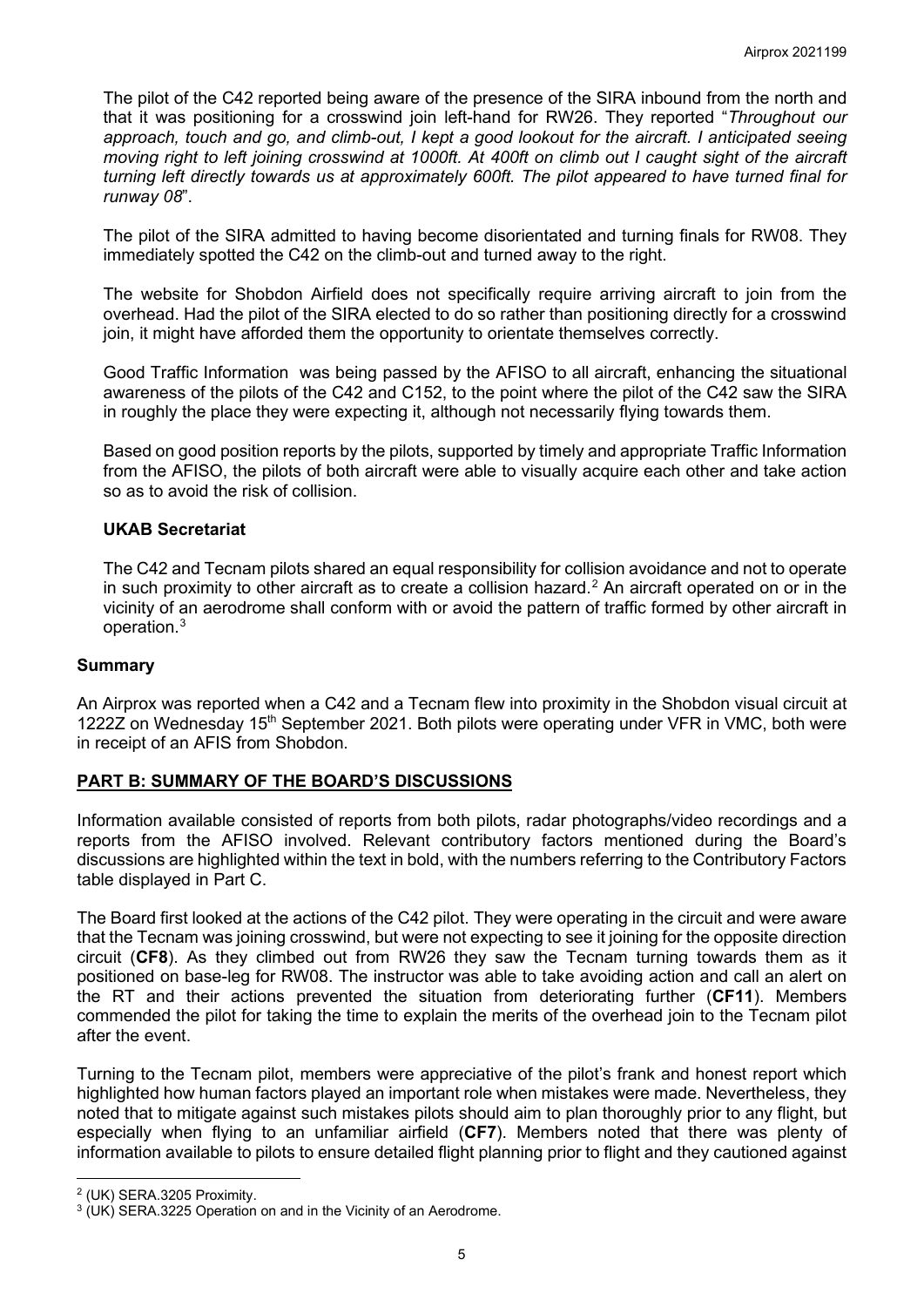relying on using planning Apps on devices when flying, as this could become a distraction. In this case, as identified by the pilot, they thought the Tecnam pilot would have been better served conducting an overhead join as this would have allowed the pilot to take the time to assess the circuit traffic prior to joining the circuit and would have avoided the problem of the high terrain completely (**CF5**). Having elected to conduct a cross-wind join, the Tecnam pilot became distracted and proceeded to join on a base-leg to RW08 instead. Whilst conducting the join they made the normal base-leg call, but called base-leg to RW26 causing confusion to the AFISO and other pilots in the circuit (**CF4**). In joining as they did, the Tecnam pilot did not conform with the pattern of traffic in the circuit (**CF3**, **CF6**). The TAS on the Tecnam could not detect the C42 (**CF9**) and the Tecnam pilot did not see the C42 until the other pilot had taken avoiding action and called a warning on the RT (**CF10**).

Shobdon operates with an AFISO not an Air Traffic Controller, and as such the AFISO could not tell the Tecnam pilot how to join the circuit. Members noted that the FISO tried to hint that the Tecnam pilot should make an overhead join by asking them to report deadside, but that this was not taken up by the pilot. Once the Tecnam pilot made their incorrect call that they were on base, the FISO passed Traffic Information to the downwind circuit traffic that they thought it would affect. Unfortunately, because the call from the Tecnam pilot was incorrect, the Traffic Information provided to the circuit traffic was incorrect and the C42 pilot did not get any information as the FISO had not realised that the Tecnam pilot had joined for the incorrect runway (**CF1**). Controlling members noted that the FISO would have been looking for the Tecnam in the area that the pilot had called, in the opposite direction to where the aircraft actually was, and it was therefore understandable that they did not have full situational awareness (**CF2**).

When assessing the risk, members considered the reports of both pilots and the AFISO together with the radar derived information. Although the CPA could not be seen because the radar did not detect the C42, still members thought that the accounts from all parties were in accordance and described a situation where safety had been much reduced, but that the action by the C42 pilot had prevented the situation from deteriorating further (**CF12**); Risk Category B.

# **PART C: ASSESSMENT OF CONTRIBUTORY FACTORS AND RISK**

## Contributory Factors:

|           | 2021199                            |                                                         |                                                                                                              |                                                                                         |  |  |
|-----------|------------------------------------|---------------------------------------------------------|--------------------------------------------------------------------------------------------------------------|-----------------------------------------------------------------------------------------|--|--|
| <b>CF</b> | Factor                             | <b>Description</b>                                      | <b>ECCAIRS Amplification</b>                                                                                 | <b>UKAB Amplification</b>                                                               |  |  |
|           | <b>Ground Elements</b>             |                                                         |                                                                                                              |                                                                                         |  |  |
|           | • Situational Awareness and Action |                                                         |                                                                                                              |                                                                                         |  |  |
| 1         | Human<br>Factors                   | Traffic<br>ANS<br>Information<br>$\bullet$<br>Provision | Provision of ANS traffic information                                                                         | TI not provided, inaccurate, inadequate,<br>or late                                     |  |  |
| 2         | Contextual                         | • Traffic Management<br><b>Information Action</b>       | An event involving traffic<br>management information actions                                                 | The ground element had only generic,<br>late, no or inaccurate Situational<br>Awareness |  |  |
|           | <b>Flight Elements</b>             |                                                         |                                                                                                              |                                                                                         |  |  |
|           |                                    | • Regulations, Processes, Procedures and Compliance     |                                                                                                              |                                                                                         |  |  |
| 3         | Human<br>Factors                   | • Use of policy/Procedures                              | Events involving the use of the<br>relevant policy or procedures by<br>flight crew                           | Regulations and/or procedures not<br>complied with                                      |  |  |
|           |                                    | <b>• Tactical Planning and Execution</b>                |                                                                                                              |                                                                                         |  |  |
| 4         | Human<br>Factors                   | • Accuracy of Communication                             | Events involving flight crew using<br>inaccurate communication - wrong<br>or incomplete information provided | Ineffective communication of<br>intentions                                              |  |  |
| 5         | Human<br>Factors                   | • Action Performed Incorrectly                          | Events involving flight crew<br>performing the selected action<br>incorrectly                                | Incorrect or ineffective execution                                                      |  |  |
| 6         | Human<br>Factors                   | • Monitoring of Environment                             | Events involving flight crew not to<br>appropriately monitoring the<br>environment                           | Did not avoid/conform with the pattern<br>of traffic already formed                     |  |  |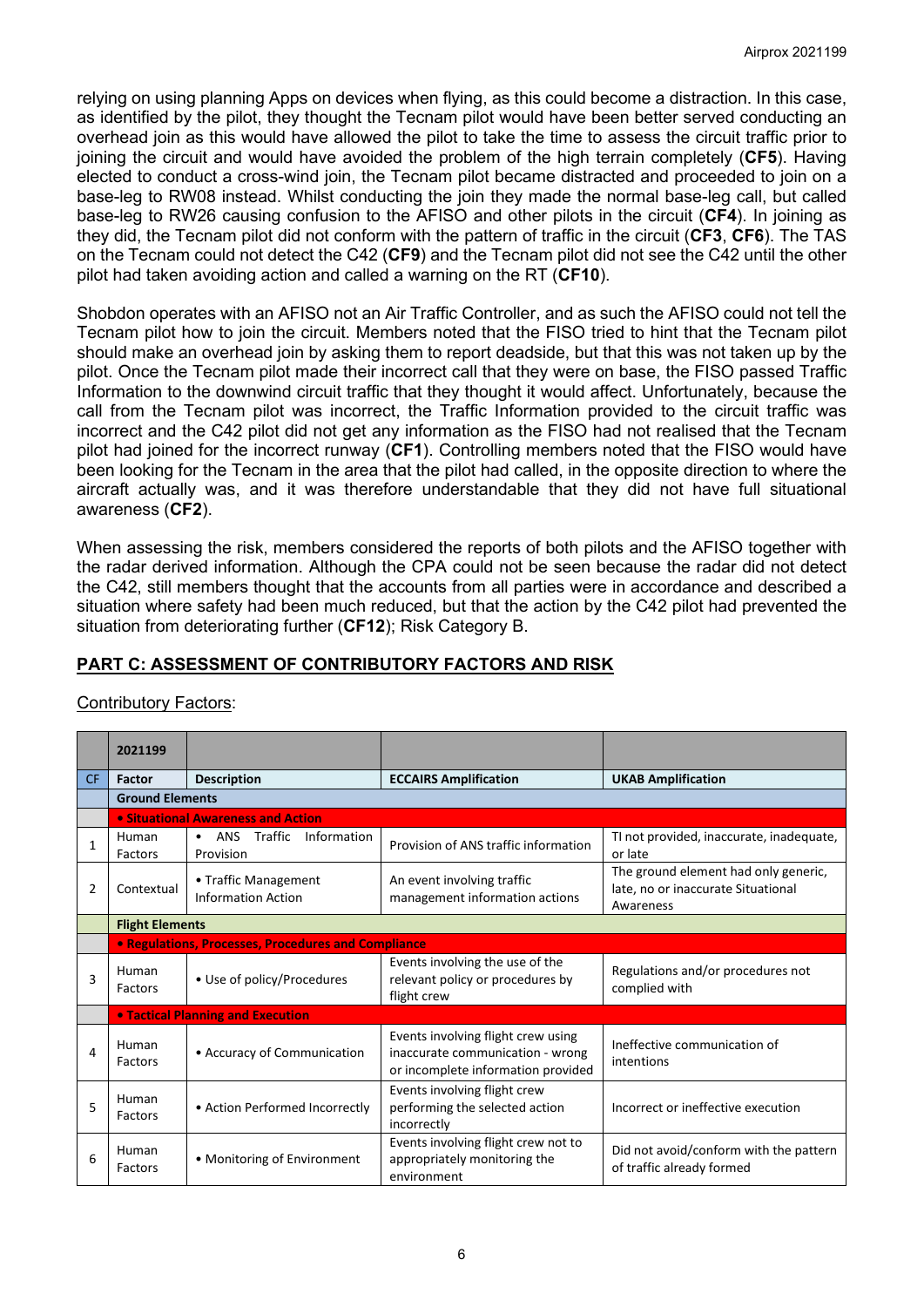| 7  | Human<br>Factors                                               | • Pre-flight briefing and flight<br>preparation             | An event involving incorrect, poor<br>or insufficient pre-flight briefing                                                                                |                                                                          |  |  |
|----|----------------------------------------------------------------|-------------------------------------------------------------|----------------------------------------------------------------------------------------------------------------------------------------------------------|--------------------------------------------------------------------------|--|--|
|    | • Situational Awareness of the Conflicting Aircraft and Action |                                                             |                                                                                                                                                          |                                                                          |  |  |
| 8  | Contextual                                                     | • Situational Awareness and<br><b>Sensory Events</b>        | Events involving a flight crew's<br>awareness and perception of<br>situations                                                                            | Pilot had no, late, inaccurate or only<br>generic, Situational Awareness |  |  |
|    |                                                                | <b>• Electronic Warning System Operation and Compliance</b> |                                                                                                                                                          |                                                                          |  |  |
| 9  | Technical                                                      | • ACAS/TCAS System Failure                                  | An event involving the system<br>which provides information to<br>determine aircraft position and is<br>primarily independent of ground<br>installations | Incompatible CWS equipment                                               |  |  |
|    | • See and Avoid                                                |                                                             |                                                                                                                                                          |                                                                          |  |  |
| 10 | Human<br>Factors                                               | • Identification/Recognition                                | Events involving flight crew not fully<br>identifying or recognising the reality<br>of a situation                                                       | Late sighting by one or both pilots                                      |  |  |
| 11 | Human<br>Factors                                               | • Perception of Visual<br>Information                       | Events involving flight crew<br>incorrectly perceiving a situation<br>visually and then taking the wrong<br>course of action or path of<br>movement      | Pilot was concerned by the proximity of<br>the other aircraft            |  |  |
|    | • Outcome Events                                               |                                                             |                                                                                                                                                          |                                                                          |  |  |
| 12 | Contextual                                                     | • Near Airborne Collision with<br>Aircraft                  | An event involving a near collision<br>by an aircraft with an aircraft,<br>balloon, dirigible or other piloted<br>air vehicles                           |                                                                          |  |  |

#### Degree of Risk: B.

#### Safety Barrier Assessment[4](#page-6-0)

In assessing the effectiveness of the safety barriers associated with this incident, the Board concluded that the key factors had been that:

#### **Ground Elements:**

**Situational Awareness of the Confliction and Action** were assessed as **ineffective** because the AFISO was not aware that the Tecnam was on base-leg for RW08.

#### **Flight Elements:**

**Regulations, Processes, Procedures and Compliance** were assessed as **ineffective** because the Tecnam pilot did not integrate with the established circuit traffic.

**Tactical Planning and Execution** was assessed as **ineffective** because the Tecnam pilot incorrectly executed their plan to join cross-wind and gave an incorrect call to the AFISO that they were left-base for RW26.

**Situational Awareness of the Conflicting Aircraft and Action** were assessed as **partially effective** because the C42 pilot was not aware that the Tecnam had turned onto base-leg for RW08.

**Electronic Warning System Operation and Compliance** were assessed as **ineffective** because the EWS on the Tecnam was incompatible with the C42.

<span id="page-6-0"></span><sup>4</sup> The UK Airprox Board scheme for assessing the Availability, Functionality and Effectiveness of safety barriers can be found on the [UKAB Website.](http://www.airproxboard.org.uk/Learn-more/Airprox-Barrier-Assessment/)